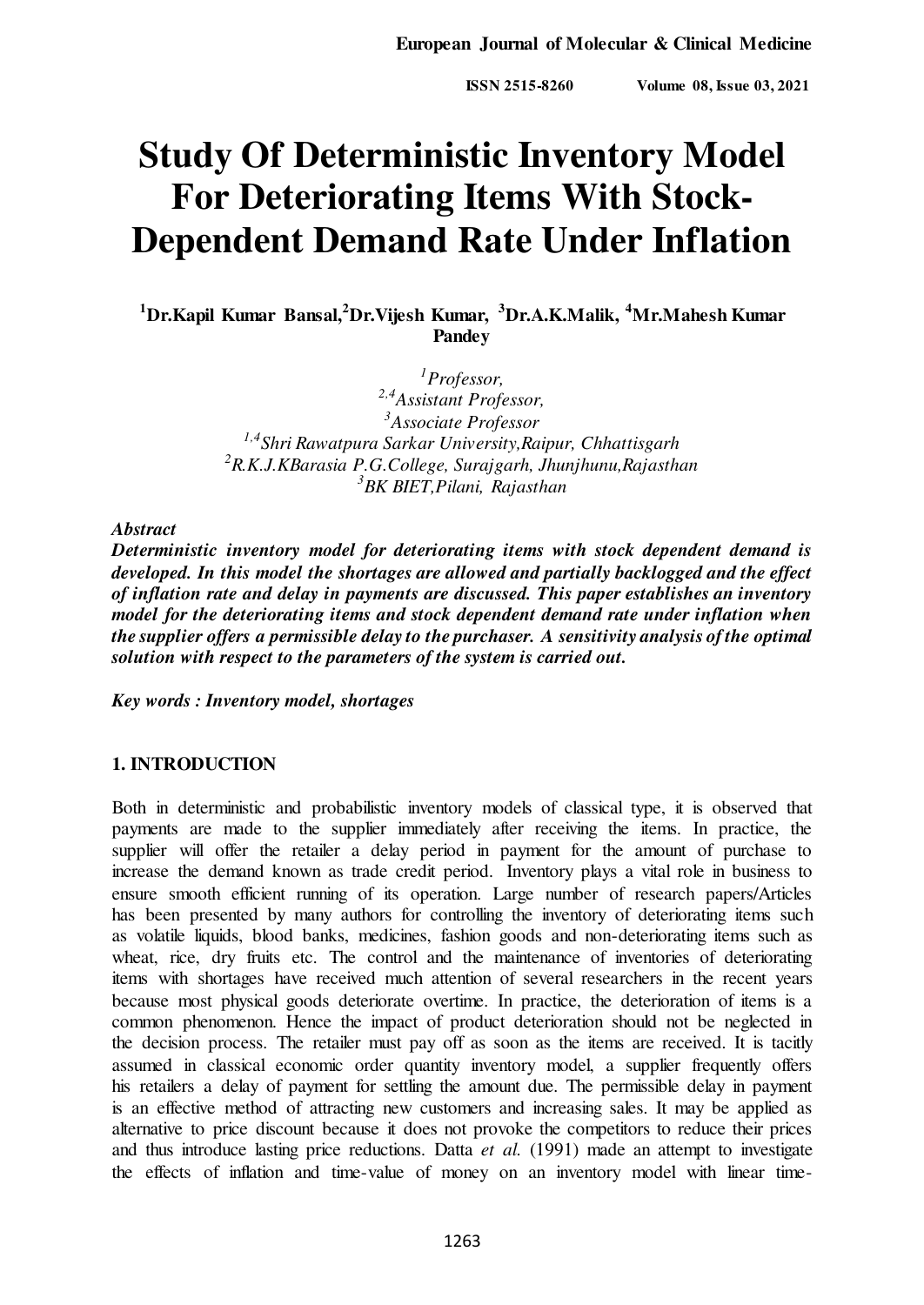dependent demand rate without shortages. Pal, S., Goswami, A., Chaudhuri, K.S. (1993) studied a deterministic inventory model for deteriorating items with stock-dependent demand rate. Urban, T.L. (1995) considered an inventory model with the demand rate dependent on stock and shortages levels. Hariga, M.A. (1995) deals an effect of inflation and time value of money on an inventory model with time-varying demand rate. Shortages are also permitted in this model. Padmanabhan and Vrat (1995) further presented inventory models for perishable items with stock-dependent selling rate. The selling rate is assumed to be a function of current inventory level. Ray *et al.* (2012) developed a finite time-horizon deterministic economic order quantity (EOQ) inventory model with shortages under inflation, where the demand rate at any instant depends on the on-hand inventory (stock level) at that instant.

### **2. ASSUMPTIONS AND NOTATIONS**

The mathematical models of an inventory problem are based on the following assumptions and notations:

- The consumption rate D(t) at any time t is assumed to be  $\alpha + \beta I(t) + \gamma t$ -ds, where  $\alpha$  is a positive constant,  $\beta$  is the stock-dependent demand rate parameter,  $0 \leq \beta$ ,  $\gamma \leq 1$ , and I(*t*) is the inventory level at time *t*.
- The replenishment rate is infinite and lead time is zero.
- The planning horizon is finite.
- Shortages are backlogged at the rate of  $e^{-\delta t}$  where  $0 \le \delta \le 1$  and *t* is the waiting time for next replenishment.
- The deterioration rate is  $a + b$  *t*;  $a, b > 0$ .
- Product transactions are followed by instantaneous cash flow.

*Notations:* 

- *r* discount rate, representing the time value of money
- *i* inflation rate
- $R$  *r*–*i*, representing the net discount rate of inflation is constant
- *H* planning horizon
- *T* replenishment cycle
- *m* the number of replenishments during the planning horizon  $n = H/T$
- $T_j$ the total time that is elapsed up to and including the  $j<sup>th</sup>$  replenishment cycle ( $j=1,2,....n$ ) where  $T_0 = 0$ ,  $T_1 = T$ , and  $T_n = H$ .
- *tj* the time at which the inventory level in the  $j<sup>th</sup>$  replenishment cycle drops to zero  $(j=1,2,...n)$

 $T_j$ —*t<sub>j</sub>* time period when shortages occur (*j*=1,2,…..n)

- $Q^{\dagger}$  the  $2^{\text{nd}}$ ,  $3^{\text{rd}}$ , ... ... n<sup>th</sup> replenishment lot size.
- *Im* maximum inventory level
- *A* ordering cost per replenishment *C* per unit cost of the item
- *C* per unit cost of the item
- $C_h$  holding cost per unit per unit time
- $C_s$  shortage cost per unit per unit time
- $C<sub>o</sub>$  opportunity cost per unit per unit time due to lost sale.

#### *Model Formulation*

Suppose the planning horizon *H* is divided into *n* equal intervals of length  $T = H/n$ . Hence the reorder times over the planning horizon *H* are  $T_i = iT$  ( $j=1, 2, \ldots$ n). The period for which there is no shortage in each interval  $[jT, (j+1)T]$  is a fraction of the scheduling period *T* and is equal to  $kT$ ,  $(0 \le k \le 1)$ . Shortages occur at time  $t_j = (k+j-1)T$ ,  $(j=1,2,...,n)$  and are accumulated until time  $t=jT$  ( $j=1,2,...$ n)and shortages are backlogged exponentially.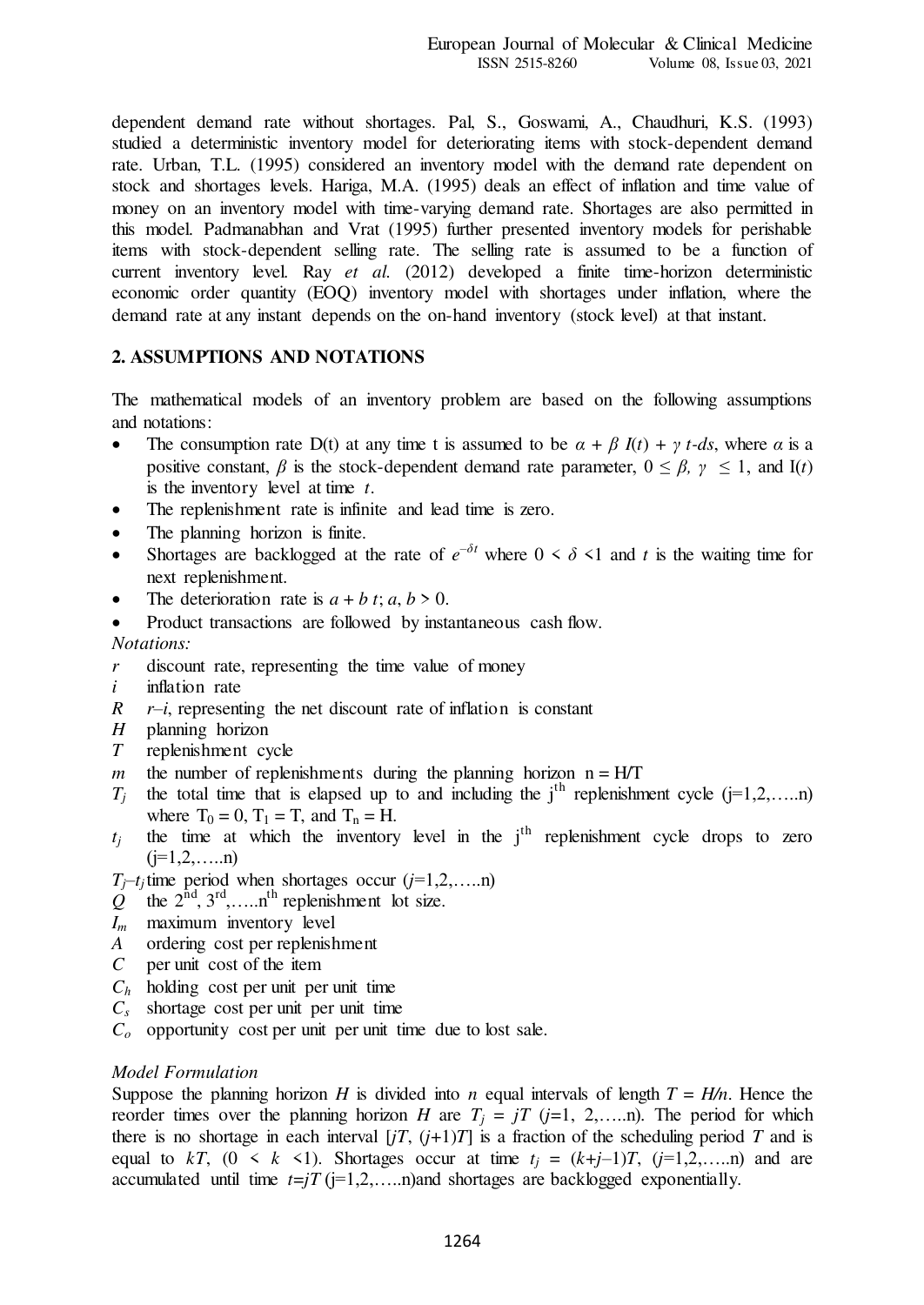The first replenishment lot size of  $I_m$  is replenished at  $T_0=0$ . During the time interval [0,  $t_1$ ] the inventory level decreases due to stock-dependent demand rate and deterioration and falls to zero at  $t = t_1$ , now shortages start during the time interval  $[t_1, T]$  and accumulated until  $t = T$ The differential equations governing the instantaneous state of inventory level at any time t are given by

$$
I'(t) + (a+bt) I(t) = -[ + \beta I(t) + \gamma t - ds] with I(t_1) = 0 \t 0 \t t_1 \t ... (1) \nI'(t) = -(\t \alpha + \gamma \t t - ds) e^{-\delta t} t_1 \t T \t ... (2)
$$

The respective solutions of the above differential equations are

$$
I(t) = (\alpha - ds) \exp \left( - (a + \beta)t - \frac{bt^2}{2} \right) \int_t^{t_1} (\alpha - ds + \gamma x) \exp \left( (a - ds + \beta)x + \frac{bx^2}{2} \right) dx \ 0 \ \ t \ t_1
$$
...(3)

And 
$$
I(t) = -\frac{1}{\delta^2} \Big[ (\delta \alpha - ds + \gamma) \Big( e^{-\delta t_1} - e^{-\delta t} \Big) + \delta \gamma \Big( t_1 e^{-\delta t_1} - t e^{-\delta t} \Big) \Big] t_1 \text{ t } T \qquad \qquad \dots (4)
$$

The maximum inventory level during first replenishment cycle is

$$
I(0) = I_m = \int_0^{t_1} (\alpha - ds + \gamma x) e\left( \frac{a - ds + \beta}{t_2} \right) dt \tag{5}
$$

And the maximum shortage quantity during the first replenishment, which is backlogged

$$
I_b = \frac{1}{\delta^2} \Big[ (\delta \alpha - ds + \gamma) \Big( e^{-\delta t_1} - e^{-\delta T} \Big) + \delta \gamma \Big( t_1 e^{-\delta t_1} - T e^{-\delta T} \Big) \Big] \qquad \qquad \dots (6)
$$

The present value of the ordering cost during first replenishment cycle is *A*, as the replenishment is done at the start of each cycle.

The present value of the holding cost of inventory during first replenishment cycle is

H. C. = 
$$
C_h \int_0^{t_1} I(t)e^{-Rt} dt
$$
 (7)

The present value of the shortage cost during first replenishment cycle is

$$
S. \ C. = C_s \int_{t_1}^{T} \frac{1}{\delta^2} \Big[ (\delta \alpha - ds + \gamma) \Big( e^{-\delta t_1} - e^{-\delta t} \Big) + \delta \gamma \Big( t_1 e^{-\delta t_1} - t e^{-\delta t} \Big) \Big] e^{-Rt} dt
$$

Replenishment items are consumed by demand as well as deterioration during  $[0, t_1]$ . The present value of material cost during the first replenishment cycle is

$$
C_p = CI_m + \frac{Ce^{-RT}}{\delta^2} \Big[ (\delta\alpha - ds + \gamma) \Big( e^{-\delta t_1} - e^{-\delta T} \Big) + \delta\gamma \Big( t_1 e^{-\delta t_1} - T e^{-\delta T} \Big) \Big] \qquad \dots (9)
$$

Opportunity cost due to lost sale

*O.* 
$$
C = C_o \int_{t_1}^{T} (\alpha - ds + \gamma t) (1 - e^{-\delta t}) e^{-Rt} dt
$$
 ...(10)

Consequently, the present value of total cost of the system during the first replenishment cycle is

$$
TRC = A + H.C. + S.C. + C_p + O.C.
$$
...(11)

The present value of total cost of the system over a finite planning horizon H is

$$
TC \text{ (m, } k) = \sum_{j=1}^{m-1} TRC \ e^{-RjT} - Ae^{-RH} = TRC \left( \frac{1 - e^{-RH}}{1 - e^{-RH/m}} \right) - Ae^{-RH} \qquad \qquad \dots (12)
$$

The present value of total cost TC  $(n, k)$  is a function of two variables n and k, where n is a discrete variable and k is a continuous variable. For a given value of n, the necessary condition for *TC* (*m*, *k*) to be minimized is  $\frac{dTC(m,k)}{dx} = 0$ *dk*  $= 0$  which gives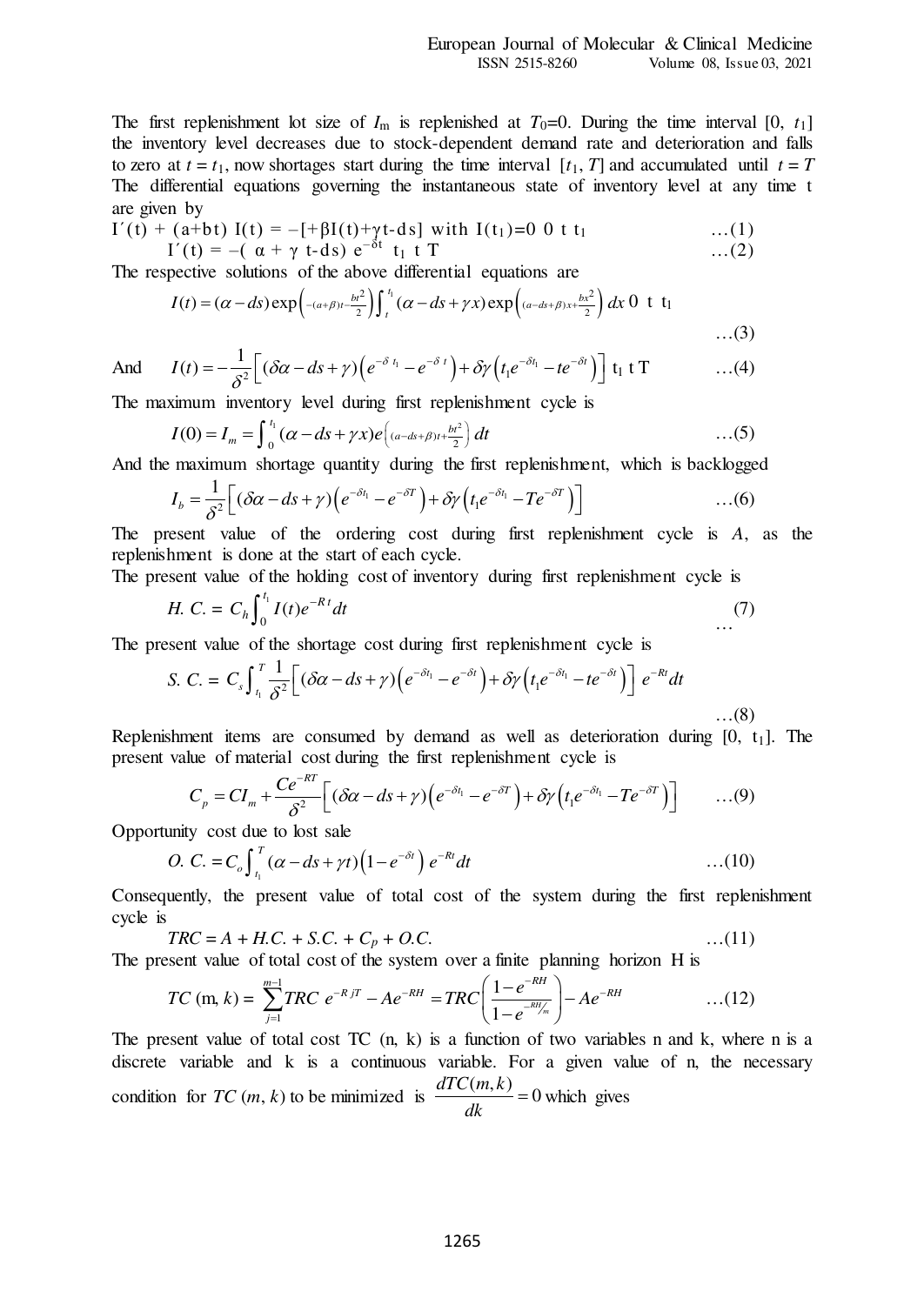$$
\frac{C_h H}{m} \left( \alpha - ds + \frac{\gamma k H}{m} \right) \exp \left[ (a - ds + \beta) \frac{k H}{m} + \frac{b}{2} \left( \frac{k H}{m} \right)^2 \right] \int_0^{\frac{k H}{m}} \exp \left[ -(a - ds + \beta) t - \frac{bt^2}{2} \right] e^{-Rt} dt
$$
  
+
$$
\frac{C_s H}{\delta R m} \left[ (\delta \alpha - ds + \gamma) \left\{ \exp \left( \frac{(\delta k + R) H}{m} \right) - \exp \left( \frac{(\delta + R) k H}{m} \right) \right\} - \gamma \left( 1 - \frac{\delta k H}{m} \right) \right\}
$$

$$
\times \exp \left( - \frac{(\delta k + R) H}{m} \right) + \frac{\gamma}{(\delta + R)} \left\{ \left\{ \delta - \left( \frac{\delta (\delta + R) k H}{m} - R \right) \right\} \exp \left( - \frac{(\delta + R) k H}{m} \right) \right\}
$$

$$
+ \frac{CH}{m} \left( \alpha - ds + \frac{\gamma k H}{m} \right) \left[ \exp \left( (a - ds + \beta) \frac{k H}{m} + \frac{b}{2} \left( \frac{k H}{m} \right)^2 \right) - \exp \left( \frac{(\delta k + R) H}{m} \right) \right]
$$

$$
\frac{C_s H}{m} \left( \alpha - ds + \frac{\gamma k H}{m} \right) \left[ \exp \left( - \frac{(\delta + R) k H}{m} \right) - \exp \left( - \frac{R k H}{m} \right) \right] = 0 \qquad \qquad ...(13)
$$

Provided the condition  $\frac{d^2TC(m,k)}{dt^2}>0$ *dk*  $> 0$  is satisfied.

We follow the optimal solution procedure proposed by Montgomery (1982), we let  $(m^*, k^*)$ denote the optimal solution of  $TC(m, k)$  and let  $(m, k(m))$ denote the optimal solution to  $TC(m, k)$ *k*) when *m* is given. If  $\tilde{m}$  is the smallest integer such that  $TC(\tilde{m}, k(\tilde{m}))$  is less than each value of  $TC(\tilde{m}, k(\tilde{m}))$  in the interval  $\tilde{m}+1 \leq \tilde{m} \leq \tilde{m}+10$ . Then we take  $(\tilde{m}, k(\tilde{m}))$  as the optimal solution to  $TC(m, k(m))$ . Hence  $(\tilde{m}, k(\tilde{m})) = (m^*, k^*)$ . Using the optimal procedure described above, we can find the maximum inventory level and optimal order quantity to be

$$
I_m = \int_0^{\frac{k^*H}{m^*}} (\alpha - ds + \gamma x) \exp\left((a - ds + \beta)x + \frac{bx^2}{2}\right) dx
$$
...(15)  

$$
Q^* = \int_0^{\frac{k^*H}{m^*}} (\alpha - ds + \gamma x) \exp\left((a - ds + \beta)x + \frac{bx^2}{2}\right) dx
$$

And

$$
+\frac{1}{\delta^2}\left[\left(\delta\alpha-ds+\gamma\right)\left(e^{-\delta k^*H/m^*}-e^{-\delta H/m^*}\right)+\delta\gamma\left(\frac{k^*H}{m^*}e^{-\delta k^*H/m^*}-\frac{H}{m^*}e^{-\delta H/m^*}\right)\right]\qquad \qquad ...(16)
$$

#### **3. CONCLUSION**

To make our study more suitable to present-day market, we have done our research in an inflationary environment. Even till now, most of the researchers have been either completely ignoring the decay factor or are considering a constant rate of deterioration which is not practical. Therefore, we have taken the time dependent decay factor. The problem has been formulated analytically and has been used to arrive at the optimal solution.

#### **REFERENCES**

- [1]. Goyal, S.K., Chang, C.T., 201 Optimal ordering and transfer policy for an inventory with stock dependent demand. European Journal of Operational Research 196, 177– 185.
- [2]. Gupta, R., Vrat, P., 1986. Inventory model for stock-dependent consumption rate. Opsearch 23, 19–2
- [3]. Bansal K.K., Sharma A.K. (2020) : " Analysis of deteriorating inventory model for trapezoidal type demand rate", International Journal of Engineering Research & Management Technology, ISSN: 2348-4039 November-2015 Volume 2, Issue-6
- [4]. Bansal K.K.,Kumar A. (2014) A Deterministic Inventory Model for a Deteriorating Item Is Explored In an Inflationary Environment for an Infinite Planning Horizon,